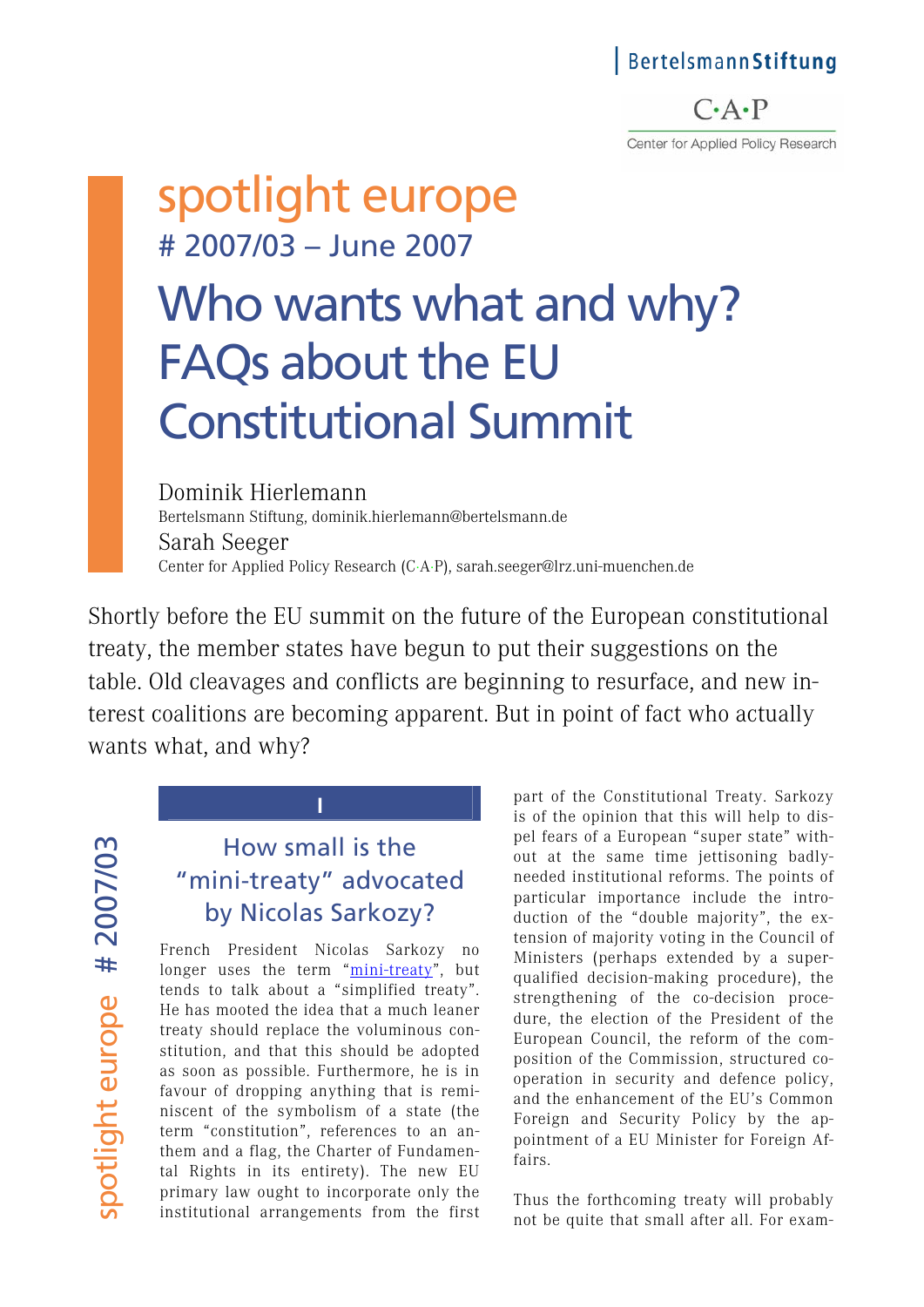ple, in order to take into account popular [scepticism about enlargement,](http://ec.europa.eu/public_opinion/archives/eb/eb66/eb66_highlights_de.pdf) Sarkozy wishes to incorporate the Copenhagen criteria into the new EU treaty. Provisions relating to the areas of immigration, social, [energy and climate](http://www.bertelsmann-stiftung.de/bst/de/media/xcms_bst_dms_21446_21447_2.pdf) change policies could also be included. Thus the text of the new treaty would be more momentous and far larger than the term "mini-treaty" would lead one to suppose.

#### **II**

# Why is the United Kingdom so bitterly opposed to the Constitutional Treaty?

Britain, it seems, is always making trouble and putting on the brakes. In the light of the innumerable objections which have emanated from the United Kingdom, this once more seems to be a fair assessment. In Britain the constitution was considered to be dead at an early stage, and the government is merely calling for modest alterations to the existing Treaty of Nice. It rejects constitutional symbolism of any kind, and is against an anthem, a flag, and a EU Minister for Foreign Affairs. It does not even wish to include a reference to the Charter of Fundamental Rights. Furthermore, it believes that as many policy areas as possible, especially justice and home affairs and foreign and security policy, should continue to be dealt with on the national level. However, the Blair government does not wish to be accused of being

### "Blair rejects being anti-European"

anti-European, for after all in certain areas such as energy and climate change policy it believes that it is doing a great deal to promote joint European action. Yet reaching a consensus with the British is difficult for two reasons.

On the one hand the United Kingdom is certainly in favour of coordinated action on the European level, though only on the basis of unanimous decision-making by the member states and on the premise that as few competences as possible will be transferred to Brussels. Various opt-outs are now being discussed in order to enable the British to give their assent to a new primary law nonetheless. As in the case of the Eurozone, the United Kingdom would thus be permitted not to implement certain steps towards greater integration.

On the other hand British governments have traditionally been confronted with the dilemma of having to explain European decisions to a largely eurosceptical electorate moulded by the conservative gutter press. A referendum on the Constitutional Treaty would probably lead to its rejection, so that a pragmatic version of a simplified treaty without constitutional adornments which merely had to be ratified by Parliament would be advantageous as far as Britain is concerned.

#### **III**

### Why is the existing method of voting so important for Poland?

The Polish government is afraid that Germany will attain a predominant position in the EU. That is why the weighting of votes in the Council of Ministers is of crucial importance for [Poland.](http://www.bertelsmann-stiftung.de/cps/rde/xchg/SID-0A000F14-62071C92/bst/hs.xsl/nachrichten_52897.htm) Its weight in Europe, as it is reasoned, results from how it compares with that of Germany. In the Treaty of Nice, the voting system of which Poland wishes to retain, Poland and Spain have 27 votes, and thus only two votes fewer than Germany and France, which both have much larger populations. The Constitutional Treaty intends to replace the complicated weighting of votes in the Council of Ministers that is currently in force with what is known as the "double majority". Thus in a [vote](http://www.cap.uni-muenchen.de/download/spotlight/Reformspotlight_03-04_d.pdf) on a Commission initiative a majority would be reached if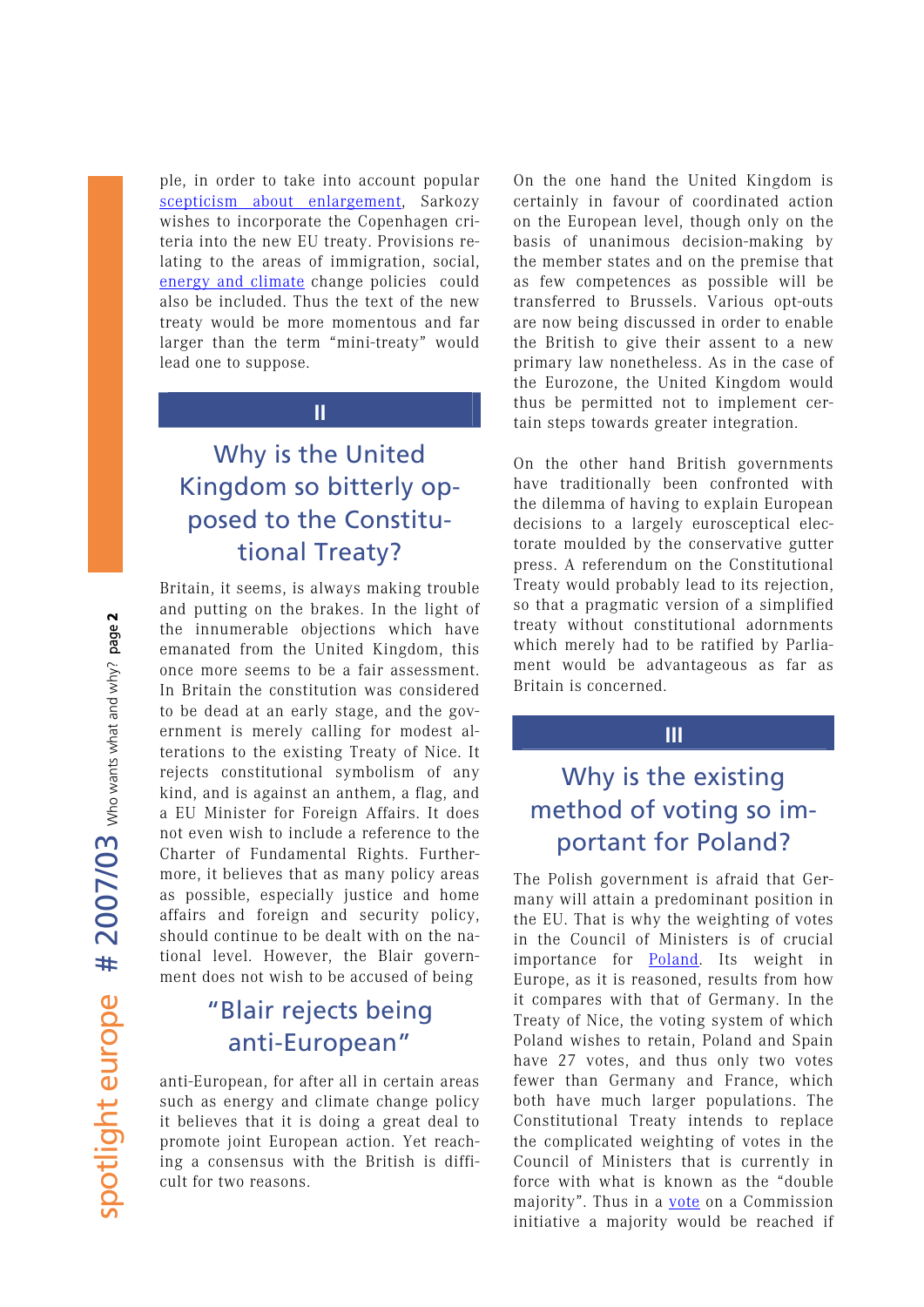55% of the member states and 65% of the EU population were in favour of it. In absolute terms the weight of Poland would change only imperceptibly as a result of the new regulations. However, it would be worse off vis-à-vis Germany, which in relative terms would now have the greatest influence in the EU.

In Poland various suggestions have been aired on how it might be possible to enhance its weight. For example, the options of raising the double majority threshold, or to increasing the number of seats in the European Parliament are discussed. Furthermore, some consideration has been given to rules which would make it easier to form blocking minorities. Alternatively Germany might for a transitional period accept a lower population figure in the voting procedure. Another option, a cap could be placed on the size of the population that is taken into account. Another demand aired in circles close to the Polish government envisages that the future demographic development of Europe should be disregarded and that, in the event of a compromise, the results should be enshrined permanently in the institutional arrangements of the EU. Thus France, for example, would have to agree to a limitation of its proportion of the votes even if one day it were to have more than 75 million inhabitants.

### **IV**

### What precisely does the German government want?

Chancellor Angela Merkel has made a point of emphasizing that the "C-question" is right at the top of the agenda of the [German Presidency.](http://www.eu2007.de/includes/Downloads/Praesidentschaftsprogramm/EU-P-AProgr-d-2911.pdf) Germany, which has in fact not yet fully ratified the Constitutional Treaty (a ruling by the Federal Constitutional Court on the matter is still pending), would like to retain as much as possible of the substance and the institutional balance of the current Constitutional Treaty. However, on account of the widely divergent interests in the various European capitals, Merkel has hinted that there is room for manoeuvre in the negotiations with regard to the question of the constitutional symbolism. She has withdrawn a personal wish, which was to include a reference to God in the Constitution, on account of the secular tradition in France. However, Merkel is totally unwilling to accept a complete omission of references to European values. Indeed, one of her central concerns is to shape the European Union as a [community of values.](http://www.cap.lmu.de/download/2007/CAP-Aktuell-2007-06.pdf)

There are great expectations that Berlin will provide a resounding impetus. As it is argued, if the Germans cannot manage it, then nobody will. Without the requisite preparatory work by the German government, the Constitutional Treaty, a rather hefty morsel, would probably be too much for the ensuing presidencies of Portugal and Slovenia. In addition to a timetable the German government will press the June summit to reach a consensus on the content of the future EU primary law.

Reforming the EU treaties is of great importance for the European integration process, but it is also in the most vital interests of the German government. In the final analysis the German EU-Presidency will be judged on whether or not it has managed to make a substantial contribution to the renewal of the treaties on which the EU is based.

**V** 

# Do the "Friends of the Constitution" hold identical views?

The meeting of the "Friends of the Constitution" on 26 January 2007, to which the Spanish government invited all the countries which have already ratified the constitution or those which are in favour of the Constitutional Treaty, impressively demonstrated the determination of the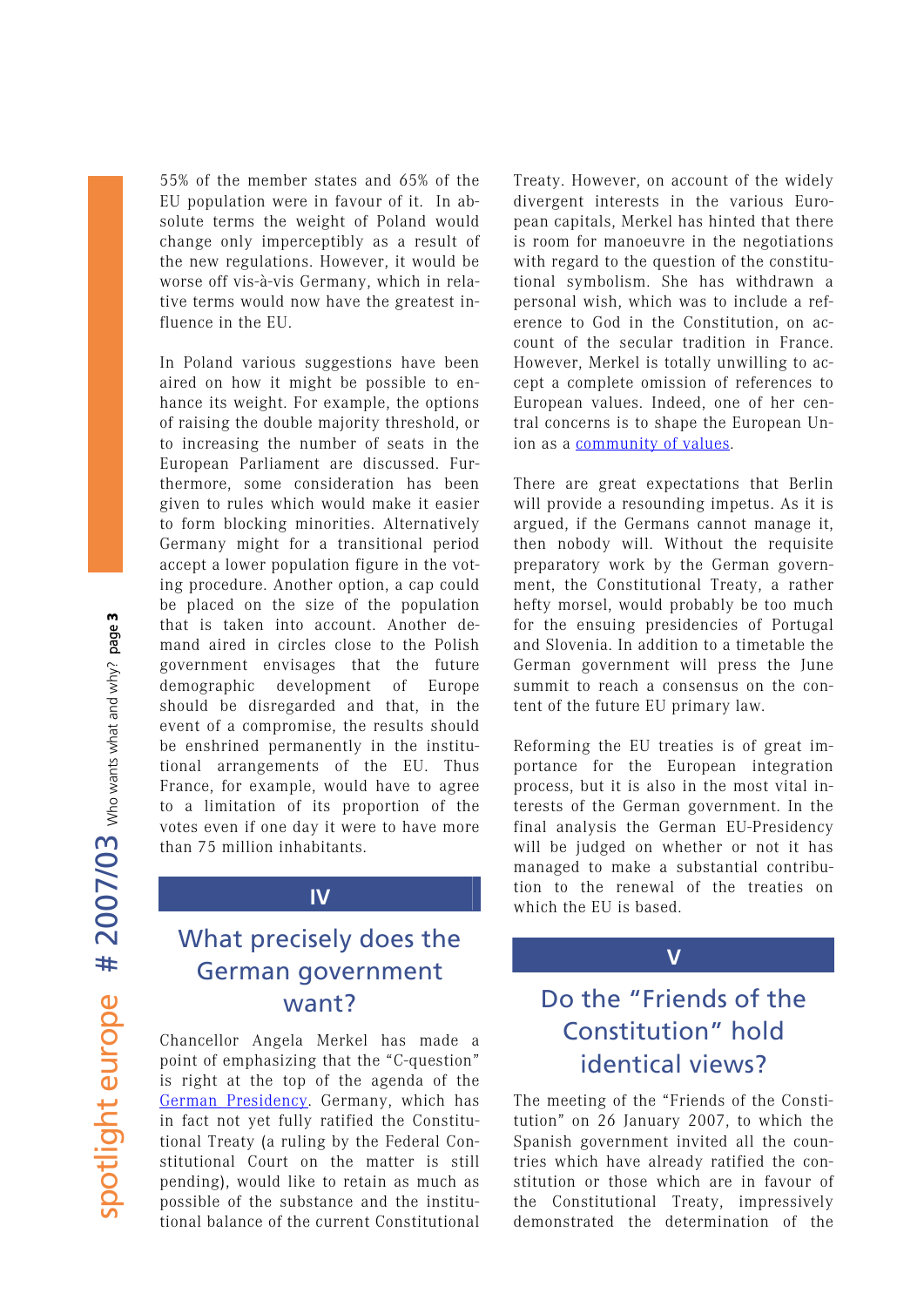countries which want to make as few changes as possible to the current draft constitution. Above all else, the "Friends" agreed that, in addition to institutional reforms, the instruments required for the creation of a "[political Europe](http://www.cap.lmu.de/download/2006/CAP-Analyse-2006-01.pdf)" should be implemented, especially the Charter of Fundamental Rights.

Spain and Luxembourg, where a large majority of the electorate gave its assent to the Constitutional Treaty in a referendum, in particular are adamant that there should be as few changes to the text as possible. At the most it might be possible to imagine additional protocols in areas such as energy and climate change policy, enlargement, immigration, defence or social policy. They clearly reject the idea of an abbreviated text. Italian Prime Minister Romano Prodi also wishes to retain the "beautiful" Constitutional Treaty, preferably in its original form. Belgian Prime Minister Guy Verhofstadt has made a similar plea in Belgium a new treaty would have to be ratified not only by the Parliament, but also by the three regional parliaments and the parliaments of the German and French communities.

### **VI**

### What is behind the threat of a "Core Europe"?

The "Core Europe" catchword has made a revival. If it proves impossible to reach a compromise with regard to the constitutional issue, Italian Prime Minister Romano Prodi warned in his speech to the European Parliament on 22 May 2007, then "a vanguard of countries could be the best way to proceed towards a more integrated union." Belgian Prime Minister Guy Verhofstadt even wants to go a step further and establish the "[United States of](http://www.vorwaerts.de/magazin/drucken.php?artikel=2931&type=)  [Europe](http://www.vorwaerts.de/magazin/drucken.php?artikel=2931&type=)", which would unite all of the member states of the European Union, but if need be only a few pioneers. The countries of the Eurozone would constitute the

gravitational centre for the other members of the EU.

### "Examples of a Europe of different speeds already exist."

Those in favour of the constitution are mooting the idea of setting up a new Union within the EU in the knowledge that Poland and the Czech Republic do not have a future outside the EU, that the Netherlands as a founding member considers itself to be part of the European core, and that even the United Kingdom, if the worst comes to the worst, will always prefer to put on the brakes inside than to be left out in the cold. This option is very unlikely to materialize, for the current crisis is far too insignificant and the potential participants do not display a pronounced interest in deeper integration. Some of the "Friends of the Constitution" nevertheless hope that this threatening gesture might persuade opponents of the constitution to drop their objections.

However, examples of a Europe of different speeds already exist, for example, the Schengen cooperation or the Treaty of Prüm. When confronted with a Union of 27 or more member states, the [instrument of](http://www.cap.lmu.de/download/2007/2007_differentiated_integration.pdf)  [differentiation](http://www.cap.lmu.de/download/2007/2007_differentiated_integration.pdf) provides the necessary room for manoeuvre, so that in certain areas it becomes possible to move ahead more quickly. The spectre of a "Core Europe" should not lead us to cast doubt on the potential embedded in the idea of differentiation.

### **VII**

# How united are the opponents of the Constitutional Treaty?

The opponents of the Constitutional Treaty agree on only one thing, and that is that they wish to avoid having referendums in their countries. This is the reason why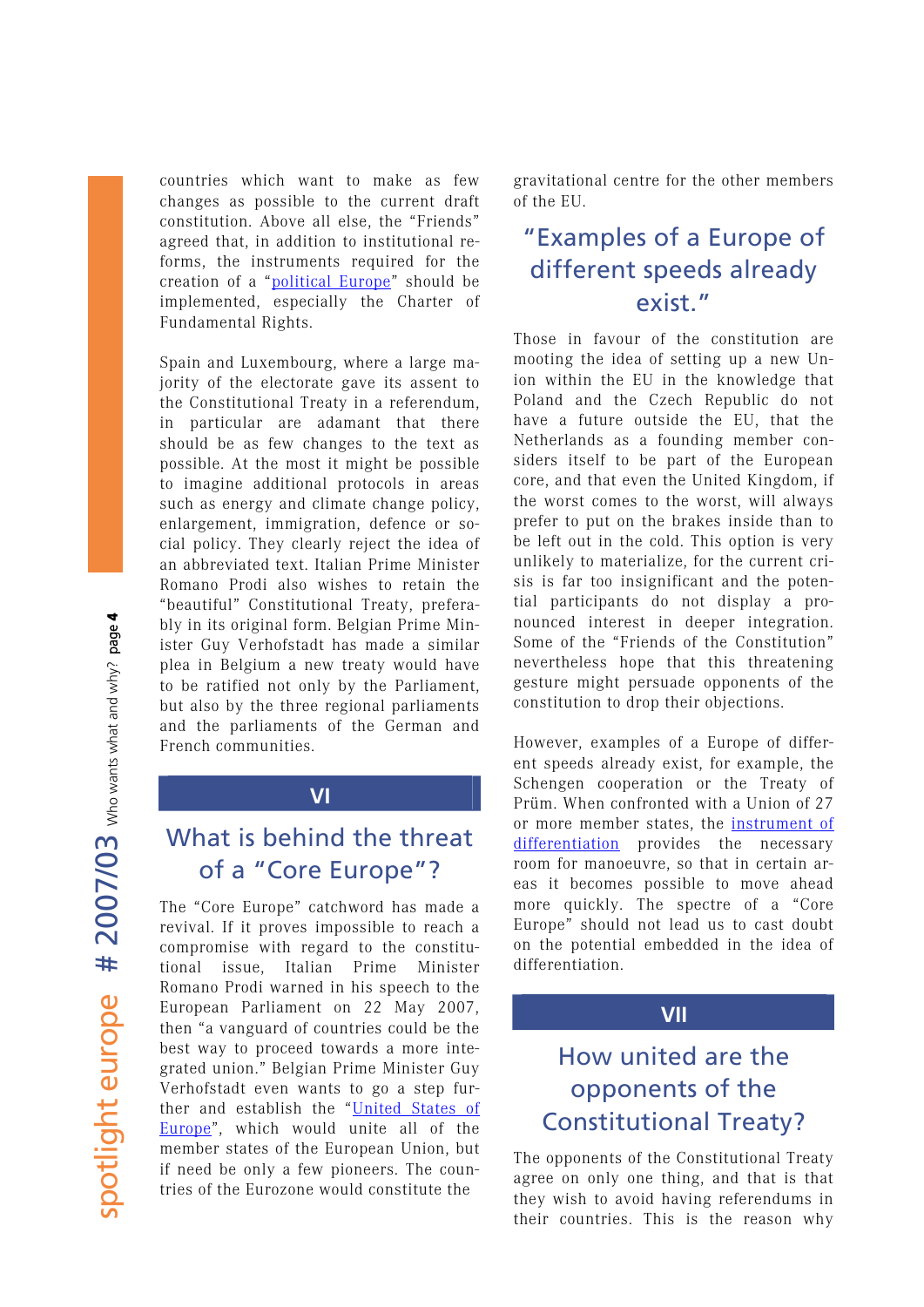France, the United Kingdom and the Netherlands are so keen to retain the method of [successive treaty amendment](http://www.cap.lmu.de/download/2007/CAP-Analyse-2007-03.pdf) employed hitherto. However, what the various countries wish to amend is different, partly for domestic policy reasons.

The Polish government insists that changes will have to be made to the envisaged "double majority", and thereby calls into question the very core of the Constitutional Treaty. The Czech government wishes to incorporate a passage into the new primary law which will make it possible to restore European competences to the national decision-making level. The specific demands being made by the Dutch government are now also of a rather farreaching nature. It is seeking more rights for the national parliaments and clear-cut guarantees about the member states' responsibility in individual areas such as social policy and education. On the British agenda are the complete removal of the Charter of Fundamental Rights and the retention of British veto rights in as many policy areas as possible.

### "Reacting to widespread fears of a European super state."

In the negotiations the room for manoeuvre of the various countries is significantly different. Whereas it is true that the French electorate rejected the Constitutional Treaty, President Nicolas Sarkozy, on account of his resounding election victory, has a bigger freedom to act. The situation in the Netherlands is rather different. Prime Minister Jan Peter Balkenende, reacting to widespread fears of a "European super state", places great emphasis on elements in the new treaty which reinforce national sovereignty. By announcing that he intends to resign directly after the summit, Tony Blair has increased the British government's room for manoeuvre in the negotiations. No matter what the compromise looks like, it will be Blair and not his successor Gordon Brown who will have to bear the responsibility for it. In Poland the situation is far more complicated. Thus, even if the Polish government fails to secure support for its suggestions pertaining to the weighting of votes, it must receive something by way of compensation.

### **VIII**

### Where is there room for manoeuvre, and where is the "red line"?

The member states of the EU are fully aware of the fact that amendment of primary law reforms in the context of the increasingly heterogeneous interests in a EU-27 will not necessarily lead to an improvement on what was achieved by the European Convention. For this reason the EU is supposed to adopt the institutional innovations of the Constitutional Treaty. They include the extension of the majority voting in the Council of Ministers, the strengthening of the co-decision rights of the European Parliament, the reform of the composition of the Commission, and the election of the President of the European Council.

According to Angela Merkel, the President of the Council, the adoption of the "double majority" in the Council of Ministers, which Poland has described as unacceptable, is non-negotiable. Furthermore, national parliaments will not receive veto rights as demanded by Poland and the Czech Republic. The United Kingdom will also have to give up some of its more farreaching demands. It seems probable that the Charter of Fundamental Rights will be mentioned, at least with a reference to the actual text.

However, apart these "diehards", there is certainly room for manoeuvre in the negotiations, though this will necessitate the use of "scissors" and "pens". Any kind of state symbolism such as the term "constitution", the reference to the symbols and the anthem of the European Union, and the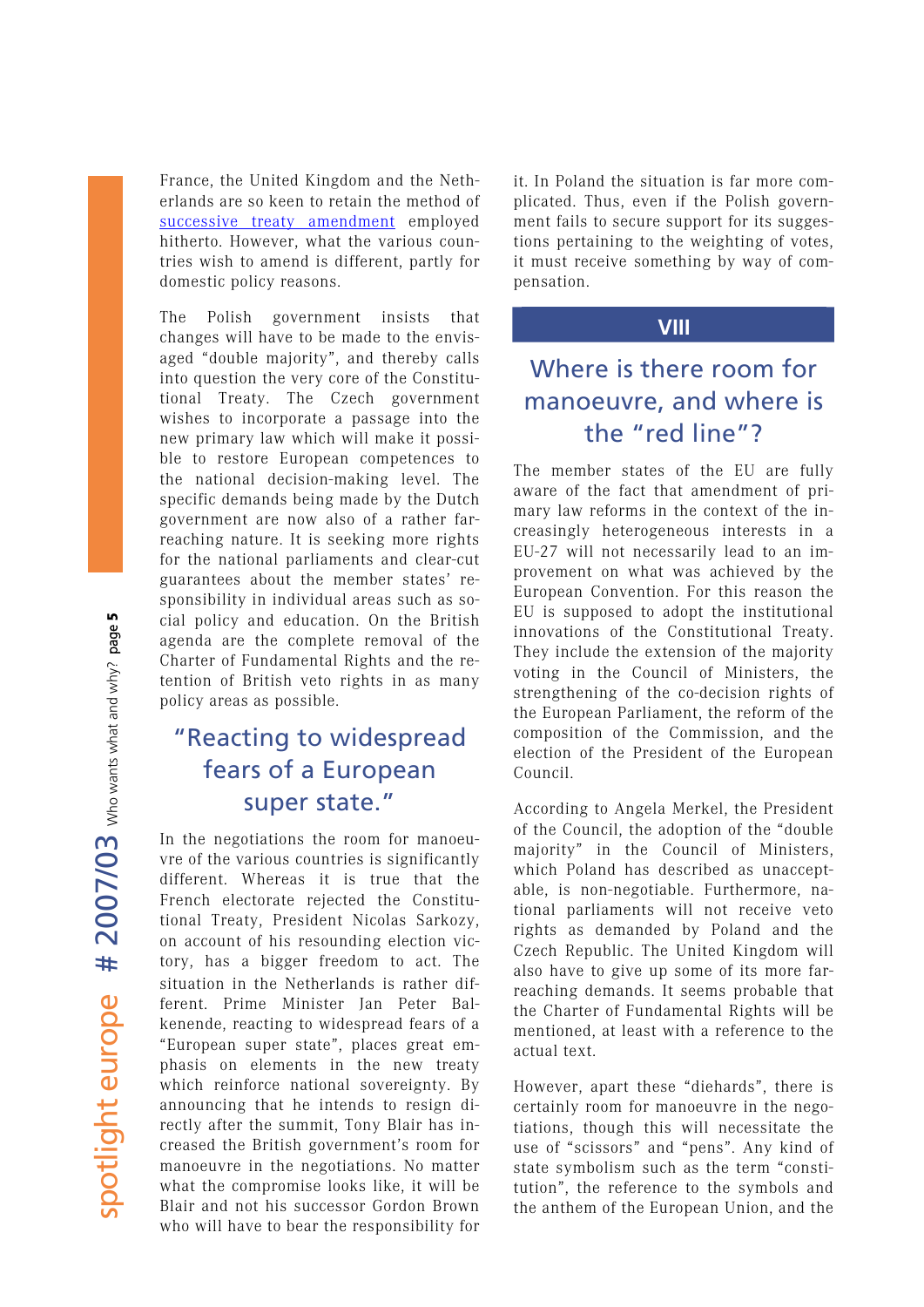term "European Minister for Foreign Affairs" will probably be discarded. Furthermore, parts of the planned extension of majority decisions in the Council could fall victim to the cuts. As has already been suggested with regard to the United Kingdom, there could also be various opt-outs in certain policy areas such as justice and home affairs.

The incorporation of a reference to the social dimension of European integration is above all designed to placate the French electorate. Many French citizens perceived the constitution to be the Trojan horse of globalization, liberalization and borderlessness, and rejected it for that reason. Furthermore, policy areas such as energy, climate change and immigration are to be included as joint tasks. In addition to this, the Copenhagen criteria are to be incorporated into the treaty as a result of the misgivings about further enlargement voiced especially in the Dutch and French referenda.

### **IX**

# How does the "summit strategy" of the member states look like?

The strategy of the individual EU member states is on the one hand determined by their attitudes towards the draft Constitutional Treaty. In other words, they are either for or against it. In this context it is not particularly important whether or not they have ratified the Constitutional Treaty. On the other hand, over and above their approach to the contents of the treaty, the countries differ with regard to their willingness to negotiate. If these two components are plotted on a graph, it is possible to identify five separate strategies pursued by discrete groups of member states.

The first group ("rather without you than nothing") includes the most vocal supporters of the constitution. They have only recently made it clear that they are not prepared to relinquish the central elements of the constitution. Italy, Luxembourg and Belgium form the spearhead of this group, which have openly threatened to create a "Core Europe" or a two-speed Europe. Spain also wishes to change as little as possible.

# "The German Strategy: Europe needs to compromise."

"Europe needs to compromise" would be a way of describing the German strategy. When it assumed the Presidency of the European Council, the German government's vehement support for the retention of the Constitutional Treaty gave way to a more pragmatic approach. The EU 27, so the reasoning goes, is no longer governable on the basis of the Treaty of Nice. That is why the Presidency of the Council continues to cling to the institutional achievements of the Constitutional Treaty. The Scandinavian countries have also underlined the need for a compromise.

France, under the leadership of Nicolas Sarkozy, is in favour of a simplified treaty, which is illustrated by the motto "the constitution is dead, long live the treaty". Although France, like the Netherlands, rejected the Constitutional Treaty, it wishes to incorporate into a new treaty as much of the current draft as possible. Sarkozy's general willingness to compromise means that he is closer to the supporters of the constitution than to its opponents.

The Netherlands and the United Kingdom have "the electorate breathing down their necks". In traditionally eurosceptical Britain, even the Blair government, despite its greater room for manoeuvre in the negotiations, has to take into account the mood of the public and dispel suspicions that sovereignty is being transferred to Brussels. The Dutch government is faced with a similar dilemma, which is complicated by the fact that on the European level it cer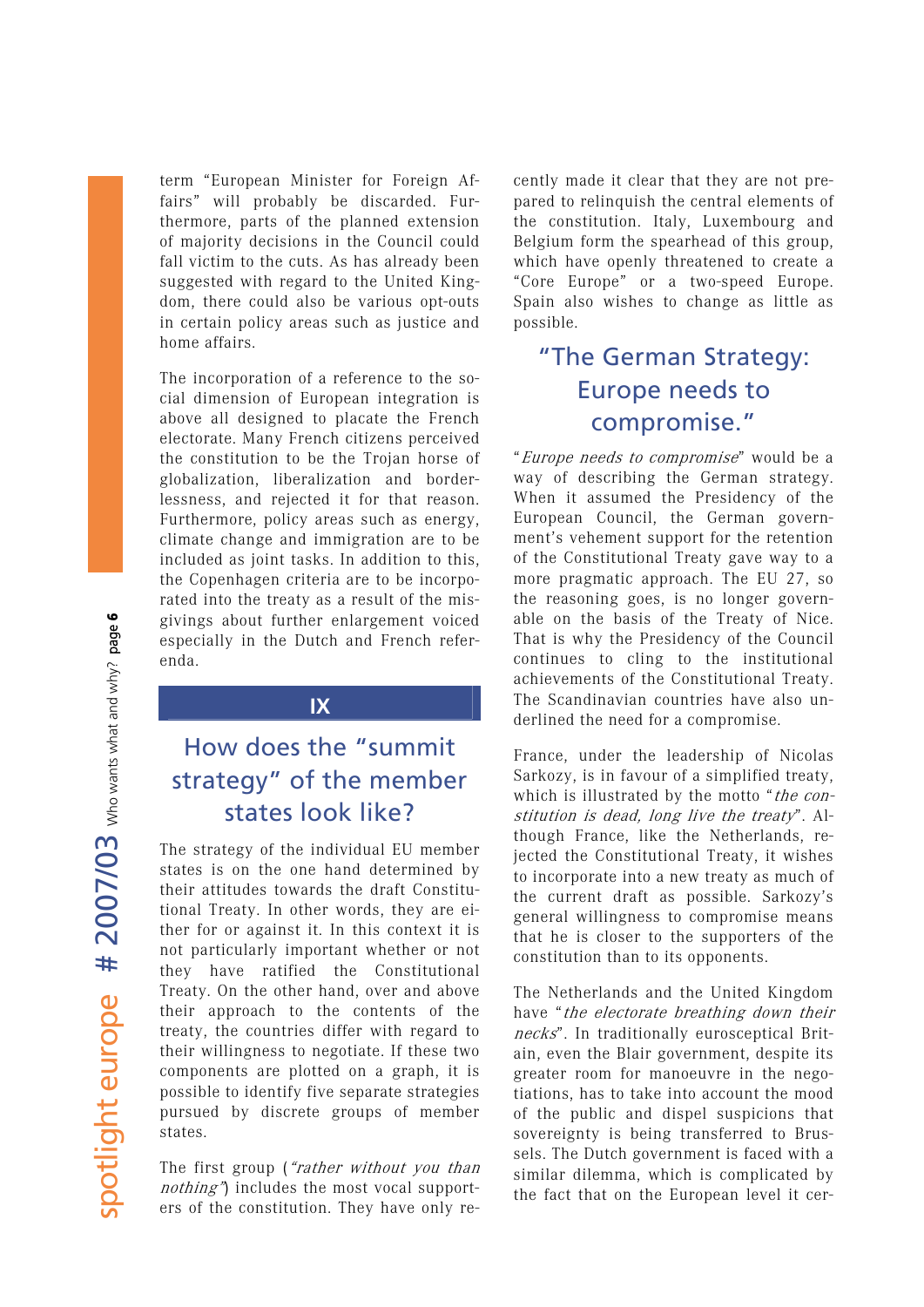tainly does not wish to be perceived as being obstructionist.

Until recently the Polish government pursued an "all or nothing" strategy. There was an openly expressed threat that it would wreck the constitutional summit if it proved impossible to find a compromise with regard to the question of the "double majority".

ceed jointly on the basis of the Constituto reform the EU's primary law will actually be a success. Various options are thus being considered in case the new EU treaty once again cannot be ratified by all member states. It is currently unrealistic to envisage a withdrawal of the states which are unable to give their assent to a revision of the treaty, or the foundation of a new Union by states which wish to pro-



spotlight europe # 2007/03 spotlight europe # 2007/03 In any cas e, at the summit the member states will not reach agreement about the final version of the new primary law, but, providing they make it a success, will merely define its outlines. An Intergovernmental Conference with a precisely defined mandate could then finalize the small print under the Portuguese Presidency of the Council. It would be useful to set a target date. Europe's governing politicians could sign the new document by the end of the year, or they could wait until the Slovenian Presidency. A "Treaty of Ljubljana" would be a telling symbol for the new member states of the EU.



# In case of failure, is there a "Plan B"?

On account of the extremely divergent positions of the various governments, it can not be assumed that the renewed attempt tional Treaty. The political and economic costs for all of the countries which are not involved would be far too high. This time round there is once again no "Plan B".

However, the EU would not be incapacitated if it once more proved impossible to introduce the proposed treaty amendments. The institutions would continue to function on the basis of the Treaty of Nice, and it would also be possible to implement certain reforms envisaged in the Constitutional Treaty without resorting to the protracted treaty amendment procedure. Prominent examples of this are the already established European Defence Agency, the opening of meetings of the Council of Ministers to the media and the public, or the enhanced involvement of national parliaments in the EU decisionmaking process. Over and above this, minor reforms can be implemented with the help of inter-institutional agreements. Furthermore, the [Open Method of Coordina](http://www.cap-lmu.de/publikationen/2006/spotlight-2006-01.php)[tion](http://www.cap-lmu.de/publikationen/2006/spotlight-2006-01.php) makes it possible to take joint action